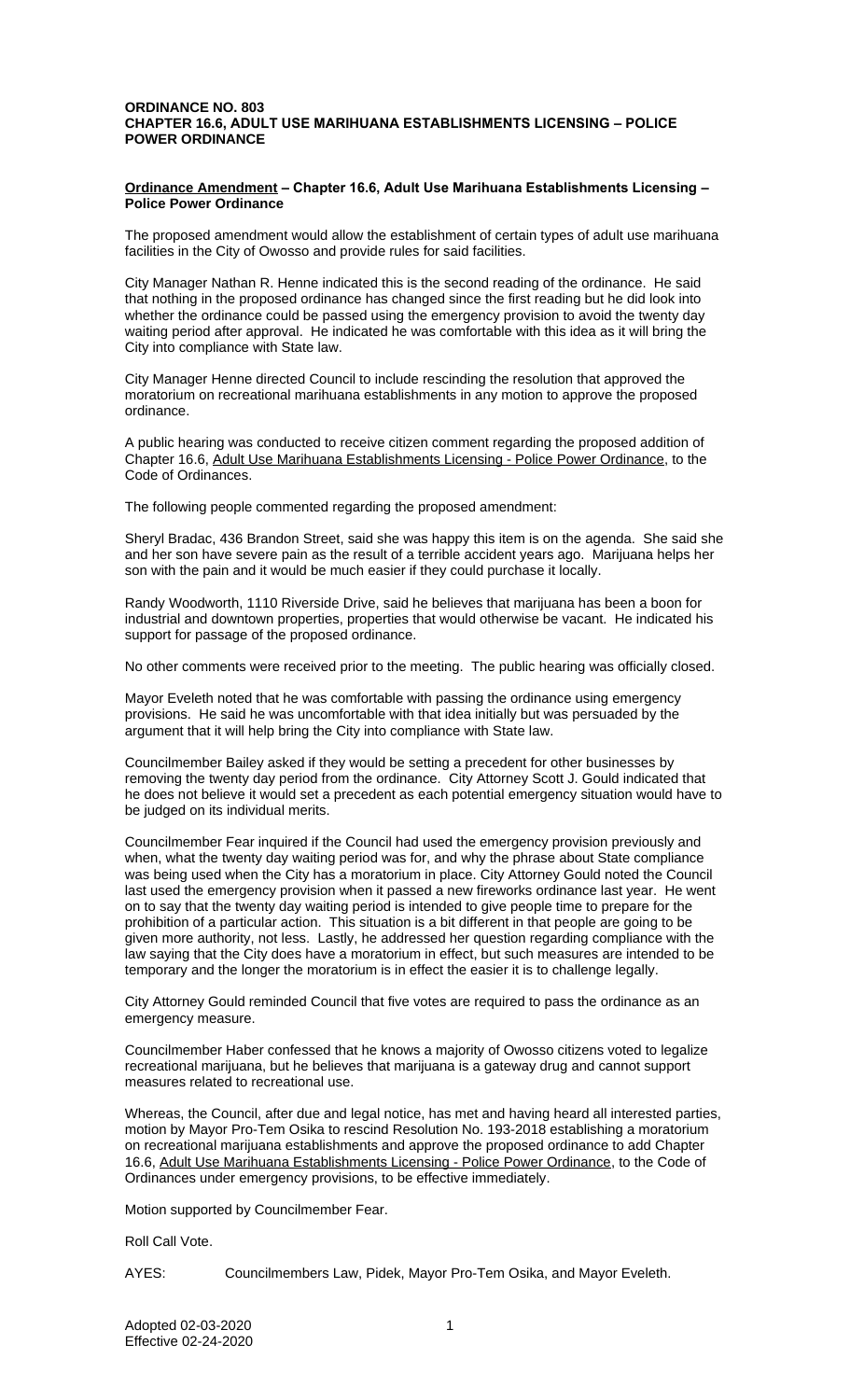## NAYS: Councilmembers Bailey, Fear, and Haber.

The motion fails for lack of five affirmative votes.

Whereas, the Council, after due and legal notice, has met and having heard all interested parties, motion by Councilmember Fear to rescind Resolution No. 193-2018 establishing a moratorium on recreational marijuana establishments and adopt the following ordinance:

# **ORDINANCE NO. 803**

## **TO ADD CHAPTER 16.6, ADULT USE MARIHUANA ESTABLISHMENTS LICENSING – POLICE POWER ORDINANCE, TO THE CODE OF ORDINANCES TO GOVERN RECREATIONAL MARIHUANA ESTABLISHMENTS IN THE CITY**

WHEREAS, the citizens of the city of Owosso and the greater state of Michigan legalized the use of marihuana for medicinal purposes through the passage of a citizen initiative in November 2008; and

WHEREAS, the Owosso City Council voted to approve the addition of Chapter 16.5, Medical Marihuana Establishments Licensing – Police Power Ordinance, to the Code of the City of Owosso on July 2, 2018 allowing the use, cultivation, and sale of medical marihuana within the City limits; and

WHEREAS, the citizens of the city of Owosso and the greater state of Michigan legalized the use of marihuana for recreational use through the passage of a citizen initiative in November of 2018; and

WHEREAS, the City Council sees fit to once again heed the will of the voters' by establishing rules allowing the use, cultivation, and sale of recreational marihuana within the City limits; and

WHEREAS, Chapter 16.6, Adult Use Marihuana Establishments Licensing - Police Power Ordinance, embodies said rules is being proposed for addition to the City of Owosso Code of Ordinances; and

WHEREAS, with the development of the above noted ordinance the Council sees no reason to continue to prohibit recreational marihuana establishments within the City limits while allowing the same activities to take place at medical marihuana establishments and wishes said ordinance to become effective immediately upon adoption.

NOW, THEREFORE, BE IT RESOLVED, THAT THE CITY OF OWOSSO ORDAINS THAT:

SECTION 1. ADDITION. That Chapter 16.6, Adult Use Marihuana Establishments Licensing -Police Power Ordinance, be added to the Code of Ordinances as follows:

# **CHAPTER 16.6 – ADULT USE MARIHUANA ESTABLISHMENTS LICENSING— POLICE POWER ORDINANCE**

# **Sec. 16.6-1. - Purpose.**

- (a) It is the intent of this chapter to authorize the establishment of certain types of adult use marihuana facilities in the City of Owosso ("City") and provide for the adoption of reasonable restrictions to protect the public health, safety, and general welfare of the community at large; retain the character of neighborhoods; and mitigate potential impacts on surrounding properties and persons. It is also the intent of this chapter to help defray administrative and enforcement costs associated with the operation of an adult use marihuana establishment in the City through imposition of an annual, nonrefundable fee as listed on the City's Fee Schedule. Authority for the enactment of these provisions is set forth in the Michigan Regulation and Taxation of Marihuana Act, MCL 333.27951 et seq. Further, the City does not intend that permitting and regulation under this chapter be construed as a finding that such facilities comply with any law.
- (b) Nothing in this chapter is intended to grant immunity from criminal or civil prosecution, penalty, or sanction for the cultivation, manufacture, possession, use, sale, or distribution of marihuana, in any form, that is not in compliance with the Michigan Regulation and Taxation Act, Initiated Law 1 of 2018, MCL 333.27951 et seq.; and all other applicable rules promulgated by the state.
- (c) As of the effective date of this chapter, marihuana remains classified as a Schedule 1 controlled substance under the Federal Controlled Substances Act, 21 U.S.C. Sec. 801 et seq., which makes it unlawful to manufacture, distribute, or dispense marihuana, or possess marihuana with intent to manufacture, distribute, or dispense marihuana. Nothing in this chapter is intended to grant immunity from any criminal prosecution under federal laws.
- (d) All Adult Use Marihuana Establishment License holders must comply with all state building codes, including but not limited to plumbing, mechanical, electrical, building energy and fire codes which includes the City zoning ordinance, as applicable under law.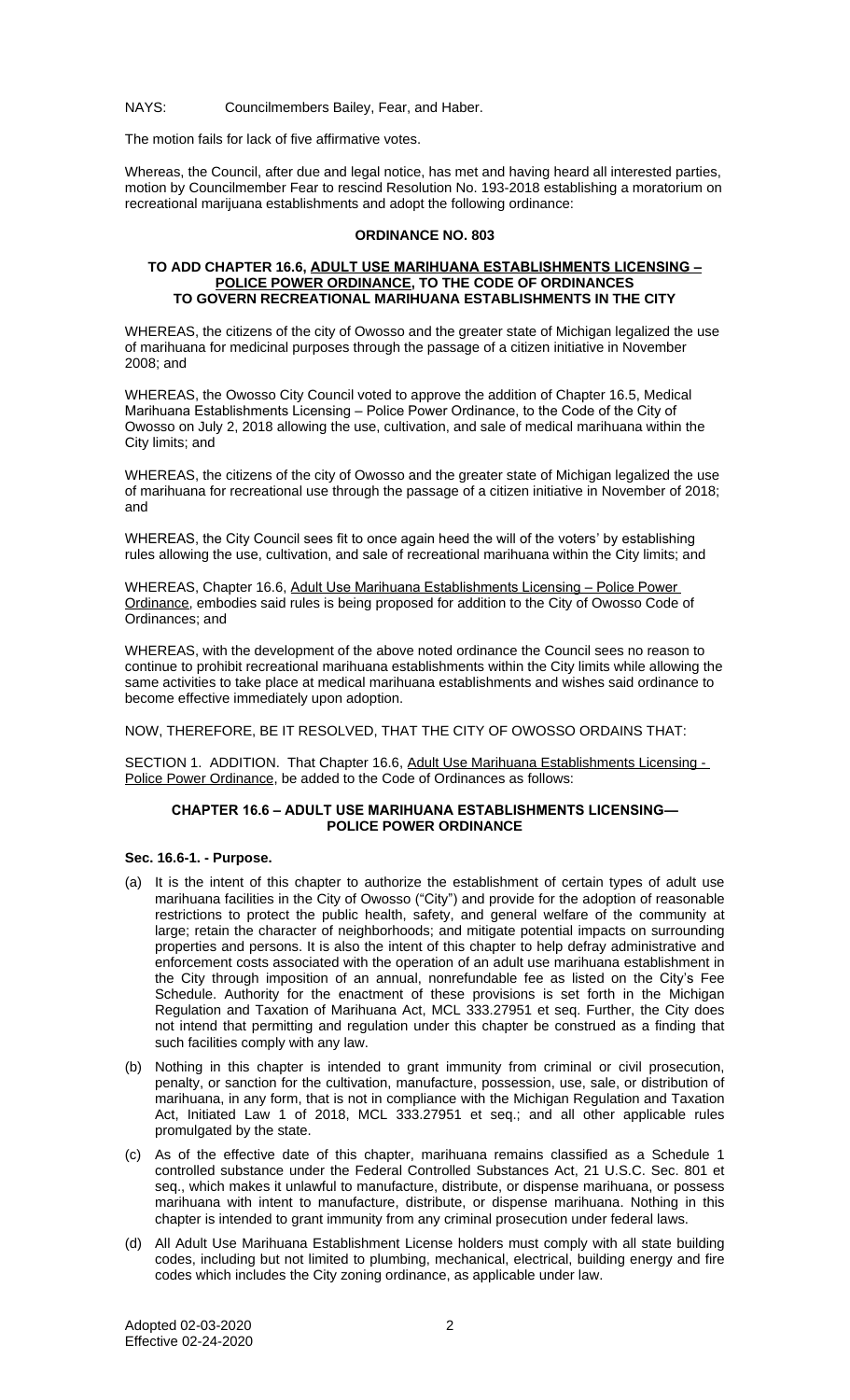#### **Sec. 16.6-2. - Definitions.**

For the purposes of this chapter:

- (a) Any term defined by the Michigan Regulation and Taxation of Marihuana Act, MCL 333.27951et seq., shall have the definition given in the Michigan Regulation and Taxation of Marihuana Act.
- (b) Any term defined by the Medical Marihuana Facilities Licensing Act, MCL 333.27101 et seq., shall have the definition given in the Medical Marihuana Facilities Licensing Act.
- (c) Any term defined by the Marihuana Tracking Act, MCL 333.27901 et seq., shall have the definition given in the Marihuana Tracking Act.

*Cultivate* means to propagate, breed, grow, harvest, dry, cure, or separate parts of the marihuana plant by manual or mechanical means.

*Department* means the Michigan Department of Licensing and Regulatory Affairs (LARA).

*Industrial hemp* means a plant of the genus cannabis and any part of that plant, whether growing or not, with a delta-9 tetrahydrocannabinol concentration that does not exceed 0.3% on a dry-weight basis, or per volume or weight of marihuana-infused product, or the combined percent of delta-9-tetrahydrocannabinol and tetrahydrocannabinolic acid in any part of the plant of the genus cannabis regardless of moisture content.

*Licensee* means a person holding a state license.

*Marihuana* means all parts of the plant of the genus cannabis, growing or not; the seeds of the plant; the resin extracted from any part of the plant; and every compound, manufacture, salt, derivative, mixture, or preparation of the plant or its seeds or resin, including marihuana concentrate and marihuana-infused products. For purposes of this act, marihuana does not include:

- (a) the mature stalks of the plant, fiber produced from the stalks, oil or cake made from the seeds of the plant, any other compound, manufacture, salt, derivative, mixture, or preparation of the mature stalks, except the resin extracted from those stalks, fiber, oil, or cake, or any sterilized seed of the plant that is incapable of germination;
- (b) industrial hemp; or
- (c) any other ingredient combined with marihuana to prepare topical or oral administrations, food, drink, or other products.

*Marihuana accessories* means any equipment, product, material, or combination of equipment, products, or materials, which is specifically designed for use in planting, propagating, cultivating, growing, harvesting, manufacturing, compounding, converting, producing, processing, preparing, testing, analyzing, packaging, repackaging, storing, containing, ingesting, inhaling, or otherwise introducing marihuana into the human body.

*Marihuana concentrate* means the resin extracted from any part of the plant of the genus cannabis.

*Marihuana establishment* means a marihuana grower, marihuana safety compliance facility, marihuana processor, marihuana microbusiness, marihuana retailer, marihuana secure transporter, or any other type of marihuana-related business licensed by the department.

*Marihuana grower* means a person licensed to cultivate marihuana and sell or otherwise transfer marihuana to marihuana establishments.

*Marihuana-infused product* means a topical formulation, tincture, beverage, edible substance, or similar product containing marihuana and other ingredients and that is intended for human consumption.

*Marihuana microbusiness* means a person licensed to cultivate not more than 150 marihuana plants; process and package marihuana; and sell or otherwise transfer marihuana to individuals who are 21 years of age or older or to a marihuana safety compliance facility, but not to other marihuana establishments.

*Marihuana processor* means a person licensed to obtain marihuana from marihuana establishments; process and package marihuana; and sell or otherwise transfer marihuana to marihuana establishments.

*Marihuana retailer* means a person licensed to obtain marihuana from marihuana establishments and to sell or otherwise transfer marihuana to marihuana establishments and to individuals who are 21 years of age or older.

*Marihuana secure transporter* means a person licensed to obtain marihuana from marihuana establishments in order to transport marihuana to marihuana establishments.

*Marihuana safety compliance facility* means a person licensed to test marihuana, including certification for potency and the presence of contaminants.

*Municipal license* means a license issued by a municipality pursuant to section 16 of the Michigan Regulation and Taxation Act that allows a person to operate a marihuana establishment in that municipality.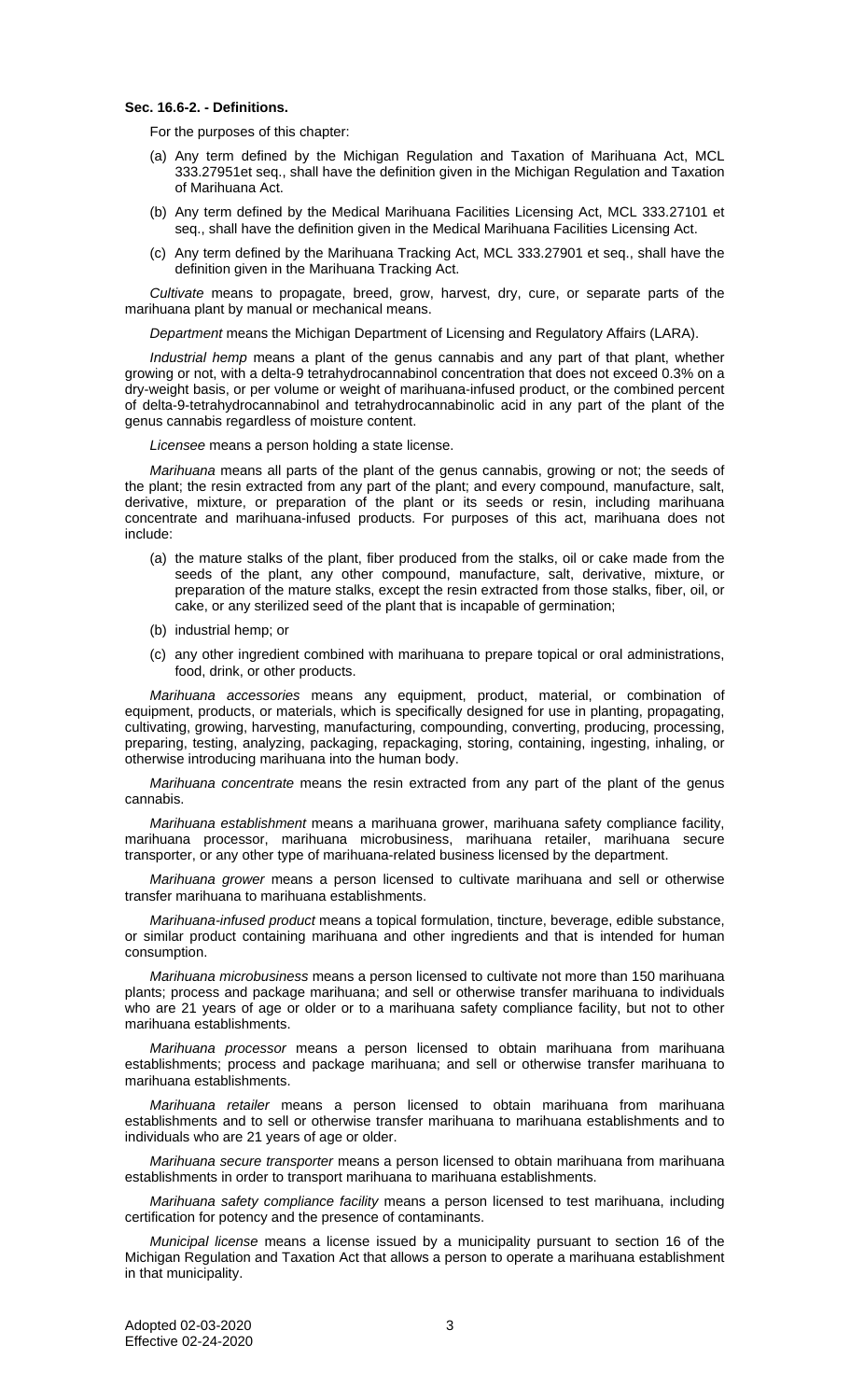*Municipality* means a city, village, or township.

*Person* means an individual, corporation, limited liability company, partnership of any type, trust, or other legal entity.

*Process* or *Processing* means to separate or otherwise prepare parts of the marihuana plant and to compound, blend, extract, infuse, or otherwise make or prepare marihuana concentrate or marihuana-infused products.

*State license* means a license issued by the department that allows a person to operate a marihuana establishment.

*Unreasonably impracticable* means that the measures necessary to comply with the rules or ordinances adopted pursuant to this act subject licensees to unreasonable risk or require such a high investment of money, time, or any other resource or asset that a reasonably prudent businessperson would not operate the marihuana establishment.

#### **Sec. 16.6-3. - Authorization of facilities and fee.**

(a) The maximum number of each type of adult use marihuana establishment allowed in the city shall be as follows:

| <b>Establishment</b>       | <b>Number</b>          |
|----------------------------|------------------------|
| Grower                     | unlimited              |
| Processor                  | unlimited              |
| Retailer                   | 4 (see Sec 16.6-3 (e)) |
| Safety compliance facility | unlimited              |
| Secure transporter         | unlimited              |

(b) Special Licenses Prohibited. Pursuant to the MRTMA, Section 6(1), the City elects to prohibit the licensing and operation of special licenses within its boundaries to the extent it is permitted to prohibit them under the Act, which shall specifically prohibit as follows:

| <b>License Type</b>                          | <b>Number</b> |
|----------------------------------------------|---------------|
| Designated consumption establishment license | Prohibited    |
| Excess marihuana grower license              | Prohibited    |
| Marihuana event organizer license            | Prohibited    |
| Temporary marihuana event license.           | Prohibited    |
| Marihuana microbusiness                      | Prohibited    |

- (c) Planning commission shall review the number of allowed adult use marihuana establishments at the one (1) year mark of implementation to re-evaluate and determine if the number allowed needs to be adjusted. From that point on, every three (3) years, City council shall review the maximum number of each type of marihuana establishment allowed and determine whether this maximum number should be changed. The review and its findings shall be recorded in the minutes of the relevant meeting of the City Council.
- (d) A nonrefundable fee shall be paid by each marihuana establishment licensed under this chapter in an annual amount as set by resolution of the City Council.
- (e) Not more than a total of 4 (four) marihuana retailers may be authorized in the City, so long as the total combined number of single locations of marihuana retailers authorized under this ordinance and marihuana provisioning centers authorized under the City's Medical Marihuana Facilities Ordinance does not exceed 4 (four) such authorized locations. By way of example, if 3 (three) marihuana provisioning centers under the Medical Marihuana Facilities Ordinance have been authorized at 3 (three) separate locations within the City, then only 1 (one) marihuana retailer may be authorized at a fourth (4th) separate location under this ordinance. However, up to 3 (three) additional marihuana retailers could be authorized under this ordinance, so long as they were colocated with the existing marihuana provisioning centers already authorized. Similarly, if 4 (four) marihuana provisioning centers have already been authorized under the Medical Marihuana Facilities Ordinance at four (4) separate locations, then no marihuana retailers may be authorized under this ordinance unless they are co-located with the existing marihuana provisioning centers.
- (f) All Adult Use Marihuana Establishments as permitted by this Chapter, shall be subject to the same zoning restrictions as the Medical Marihuana Facilities as set forth in Chapter 38 "Zoning" of the City's Code of Ordinances. Specifically:
	- 1) Adult Use Marihuana Growers shall be subject to the same zoning restrictions and requirements applicable to Medical Marihuana Growers;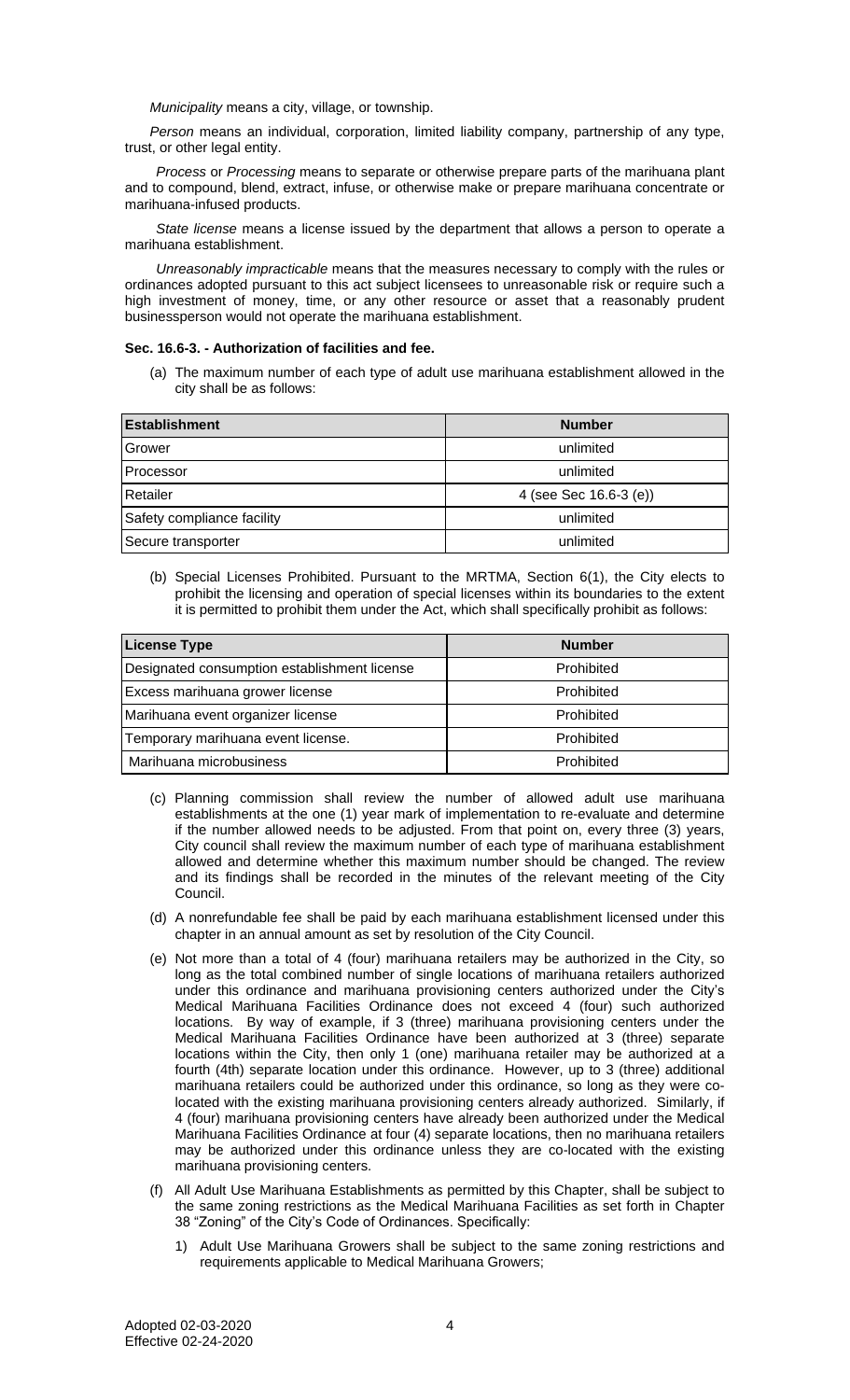- 2) Adult Use Marihuana Processors shall be subject to the same zoning restrictions and requirements applicable to Medical Marihuana Processors;
- 3) Adult Use Marihuana Retailers shall be subject to the same zoning restrictions and requirements applicable to Medical Marihuana Provisioning Centers;
- 4) Adult Use Marihuana Safety Compliance Facility shall be subject to the same zoning restrictions and requirements applicable to Medical Marihuana Safety Compliance Facility;
- 5) Adult Use Marihuana Secure Transporter shall be subject to the same zoning restrictions and requirements applicable to Medical Marihuana Secure Transporter.

## **Sec. 16.6-4. - Requirements and procedure for issuing license.**

- (a) No person shall operate an adult use marihuana establishment in City of Owosso without a valid adult use marihuana establishment license issued by the City pursuant to the provisions of this chapter, and state law.
- (b) The license requirement in this chapter applies to all facilities whether operated for profit or not for profit.
- (c) Every applicant for a license to operate an adult use marihuana establishment shall file an application in the building department office upon a form provided by the City.
- (d) Applications to operate any adult use marihuana establishment shall include proof of a duly issued Adult Use Marihuana Establishment License by the State of Michigan. Any application delivered to the City without the aforementioned Adult Use Marihuana Establishment License will be deemed incomplete and shall be rejected. Any delay due to the filing of an incomplete application shall be deemed the fault of the applicant and not the City.
- (e) Upon an applicant's completion of said form and furnishing of all required information and documentation, City staff shall accept the application and assign it a sequential application number by establishment type, based on the date and time of acceptance. The City staff shall act to approve or deny an application not later than twenty (20) days from the date the application was accepted. If approved, the building department shall issue the applicant a conditional license.
- (f) A conditional license means only that the applicant has submitted a valid application for an adult use marihuana establishment license that has been considered and approved by the City, and the applicant shall not locate or operate a marihuana establishment without obtaining all other permits and approvals required by all other applicable ordinances and regulations of the City.
- (g) Applicant's receipt of a conditional license from the City shall provide for reasonable time, but not more than eight (8) months, to secure any and all subsequent and/or collateral permits as required by the state and/or City. Any applicant with a conditional license that has not completed every task as required by the state and/or the City, within eight (8) months after receipt of the conditional license from the City will result in revocation of applicant's City issued conditional license and denial of license.
	- (1) An extension of time may be granted upon applicant's written request and showing of good cause for delay. A request for an extension of time shall also include the estimated time to remedy the delay. Any extension of time shall be at the sole discretion of the City.
- (h) Within twenty (20) days from the applicant submitting proof of obtaining all other required permits and approvals and payment of the license fee, City staff shall approve or deny the marihuana establishment license. The building department shall issue marihuana establishment licenses in order of the sequential application number previously assigned.
- (i) Maintaining a valid adult use marihuana establishment license issued by the state is a condition for the issuance and maintenance of an adult use marihuana establishment license under this chapter and continued operation of any adult use marihuana establishment.
- (j) An adult use marihuana establishment license issued under this chapter is not transferable.
- (k) If the application is for a grower's license, the maximum number of plants that the applicant intends to grow will be included with the application.
- (l) The placement of restrictions by the state on a state operating license applies equally to an adult use marihuana establishment license issued by the City.

## **Sec. 16.6-5. - License renewal.**

- (a) An adult use marihuana establishment license shall be valid for one (1) year from the date of issuance, unless revoked as provided by law.
- (b) A valid adult use marihuana establishment license may be renewed, on an annual basis, by submitting an application and payment of the annual license fee. Application to renew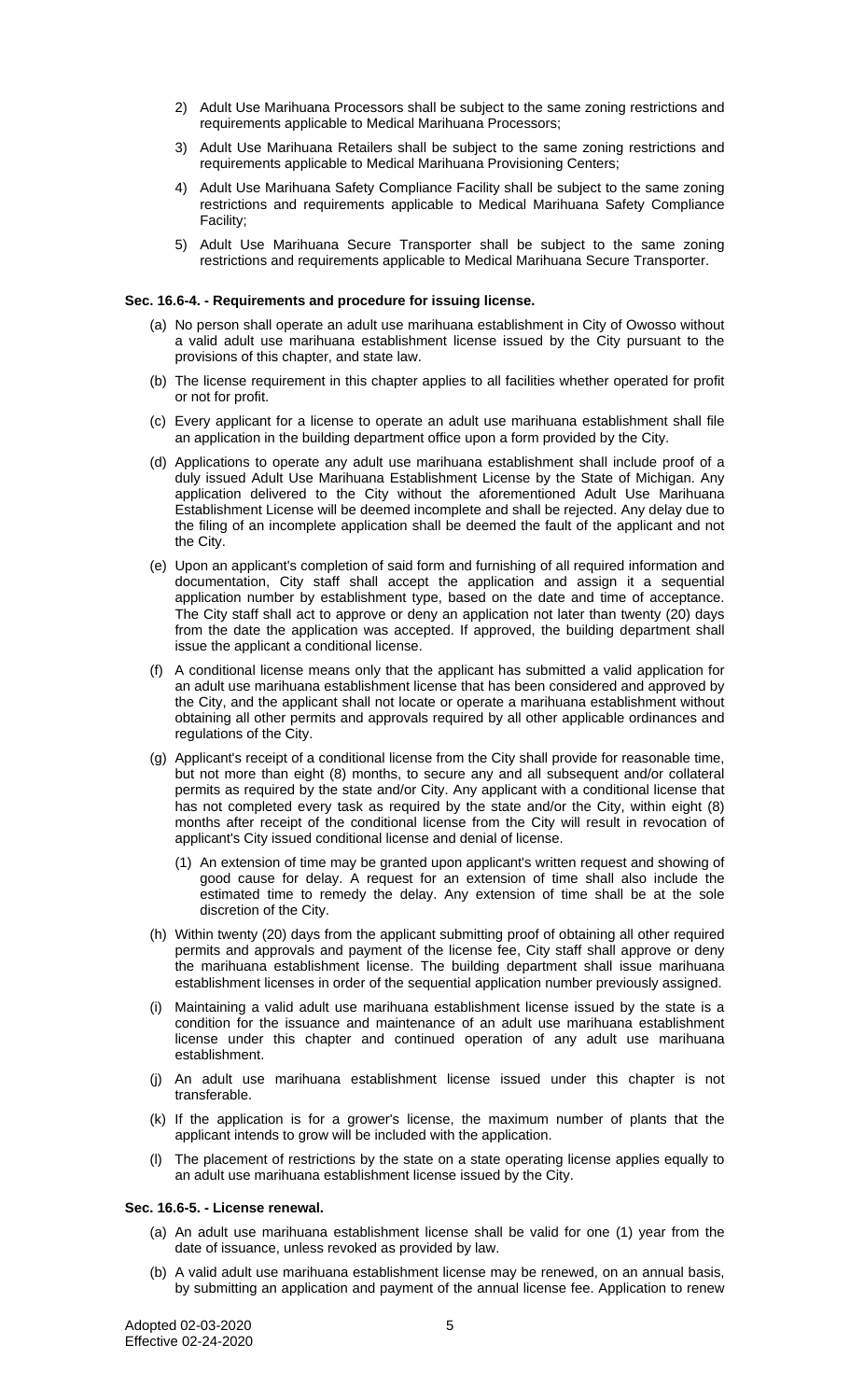an adult use marihuana establishment license shall be filed at least thirty (30) days prior to the date of its expiration.

- (c) Applications for renewal or amendment of existing permits shall be reviewed and granted or denied before applications for new permits are considered.
- (d) The revocation, suspension, and placement of restrictions by the state on a state operating license apply equally to an adult use marihuana establishment license issued by the City.

## **Sec. 16.6-6. - Applicability.**

The provisions of this chapter shall be applicable to all persons and establishments described herein, whether the operations or activities associated with an adult use marihuana establishment were established without authorization before the effective date of this chapter.

#### **Sec. 16.6-7. - Penalties and enforcement.**

- (a) Any person who disobeys, neglects, or refuses to comply with any provision of this ordinance or who causes, allows, or consents to any of the same shall be deemed to be responsible for the violation of this ordinance. A violation of this ordinance is deemed to be a nuisance per se.
- (b) Any person who violates any of the provisions of this chapter shall be responsible for a civil infraction, for which the punishment for a first violation shall be a fine of not less than \$100.00 and not more than \$500.00, in the discretion of the court. The punishment for a second or subsequent violation shall be a fine of not less than \$250.00 and not more than \$500.00, in the discretion of the court. For purposes of this section, "second or subsequent violation" means a violation of the provisions of this ordinance committed by the same person within 12 (twelve) months of a previous violation of the same provision of this ordinance for which said person pled or was adjudicated guilty. The foregoing penalties shall be in addition to the rights of the City to proceed at law or in equity with other appropriate and proper remedies.
- (c) This chapter shall be enforced and administered by the City official as may be designated from time to time by resolution of the City council.
- (d) A license issued under this chapter may be suspended or revoked for any of the following violations:
	- (1) Any person required to be named on the permit application is convicted of or found responsible for violating any provision of this chapter;
	- (2) A permit application contains any misrepresentation or omission of any material fact, or false or misleading information, or the applicant has provided the City with any other false or misleading information related to the establishment;
	- (3) Any person required to be named on the permit application is convicted of a crime which, if it had occurred prior to submittal of the application, could have been cause for denial of the permit application;
	- (4) Marihuana is dispensed on the business premises in violation of this chapter or any other applicable state or local law, rule or regulation;
	- (5) The establishment is operated or is operating in violation of the specifications of the permit application, any conditions of approval by the City or any other applicable state or local law, rule or regulation.
	- (6) The City, the county, or any other governmental entity with jurisdiction, has closed the establishment temporarily or permanently or has issued any sanction for failure to comply with health and safety provisions of this chapter or other applicable state or local laws related to public health and safety.
	- (7) The establishment is determined by the City to have become a public nuisance.
	- (8) The establishment's state operating license has been suspended or revoked.
	- (9) Possession, sale or consumption of any form of alcohol upon the premises of any licensed adult use marihuana establishment.
	- (10)A licensed adult use marihuana establishment emitting marihuana odor from any source to result in detectable odors that leave the premises upon which they originated and interfere with the reasonable and comfortable use and enjoyment of another's property. Whether or not a marihuana odor emission interferes with the reasonable and comfortable use and enjoyment of a property shall be measured against the objective standards of a reasonable person of normal sensitivity. A licensed adult use marihuana establishment shall install and maintain in operable condition a system which precludes the emission of marihuana odor from the premises.

## **Sec. 16.6-8. - Severability.**